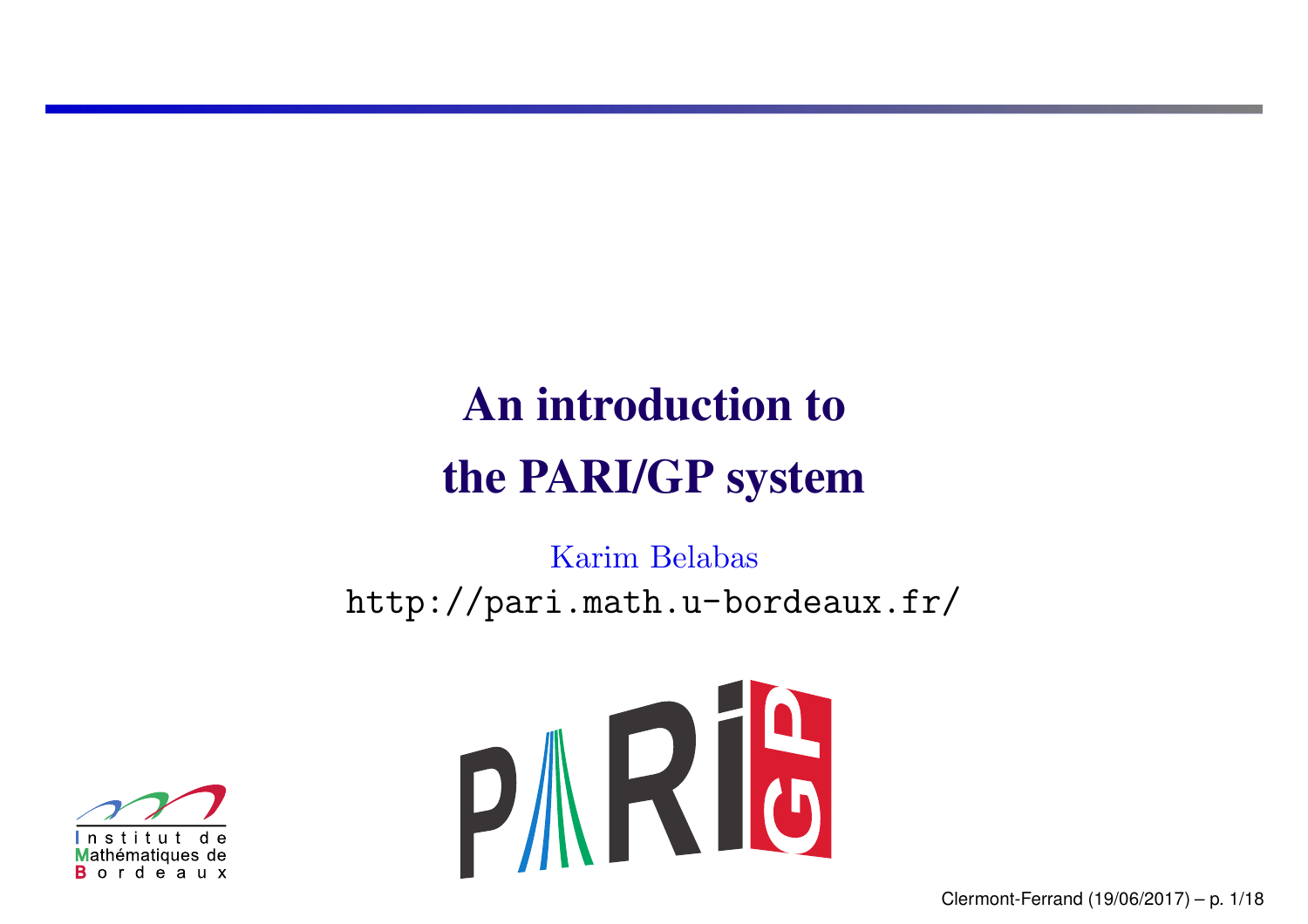## PARI/GP ?

«The most important thing in <sup>a</sup> programming language is the name. A language will not succeed without a good name. I have recently invented a very good name, and now I am looking for a suitable language.»

(Often attributed to) Donald Knuth.

«Science is knowledge which we understand so well that we can teach it to <sup>a</sup> computer; and if we don't fully understand something, it is an art to deal with it.»

(Correctly attributed to) Donald Knuth.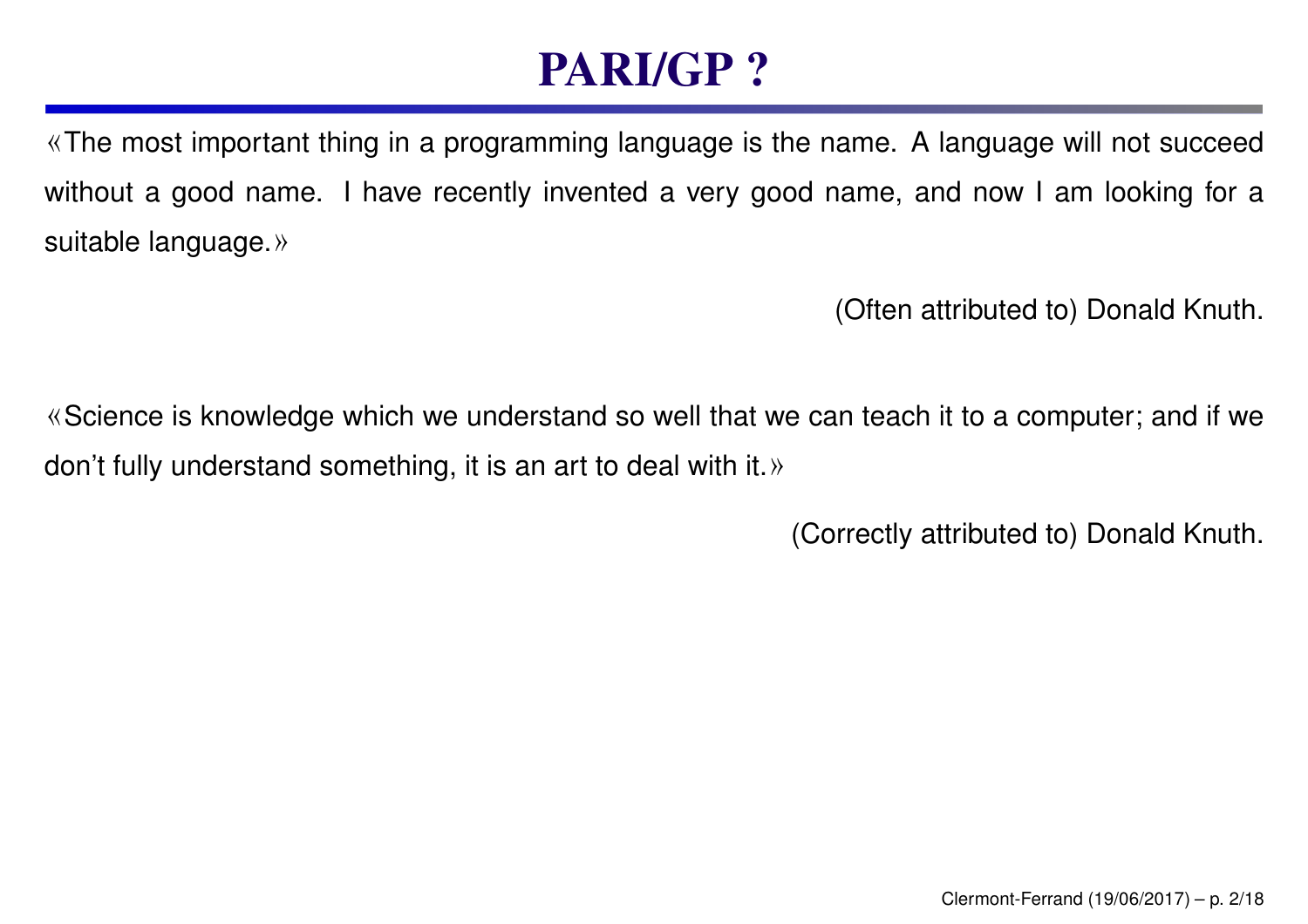# PARI/GP ?

 $\text{PARI}/\text{GP}$  is a free software system for Number Theory. The system is built around three components:

- the  $\text{PARI}$  library, or  $\text{libpari}$ , the heart of the system. A large collection of fast special purpose routines, also made available as special cases of generic high level functions. Written and programmable in C.
- the gp interpreter, giving access to the library using the  $GP$  language: simpler to use than C and essentially optimal for high level code; slower in general.
- the gp2c compiler from GP  $\rightarrow$  C; as easy as GP, often as fast as C.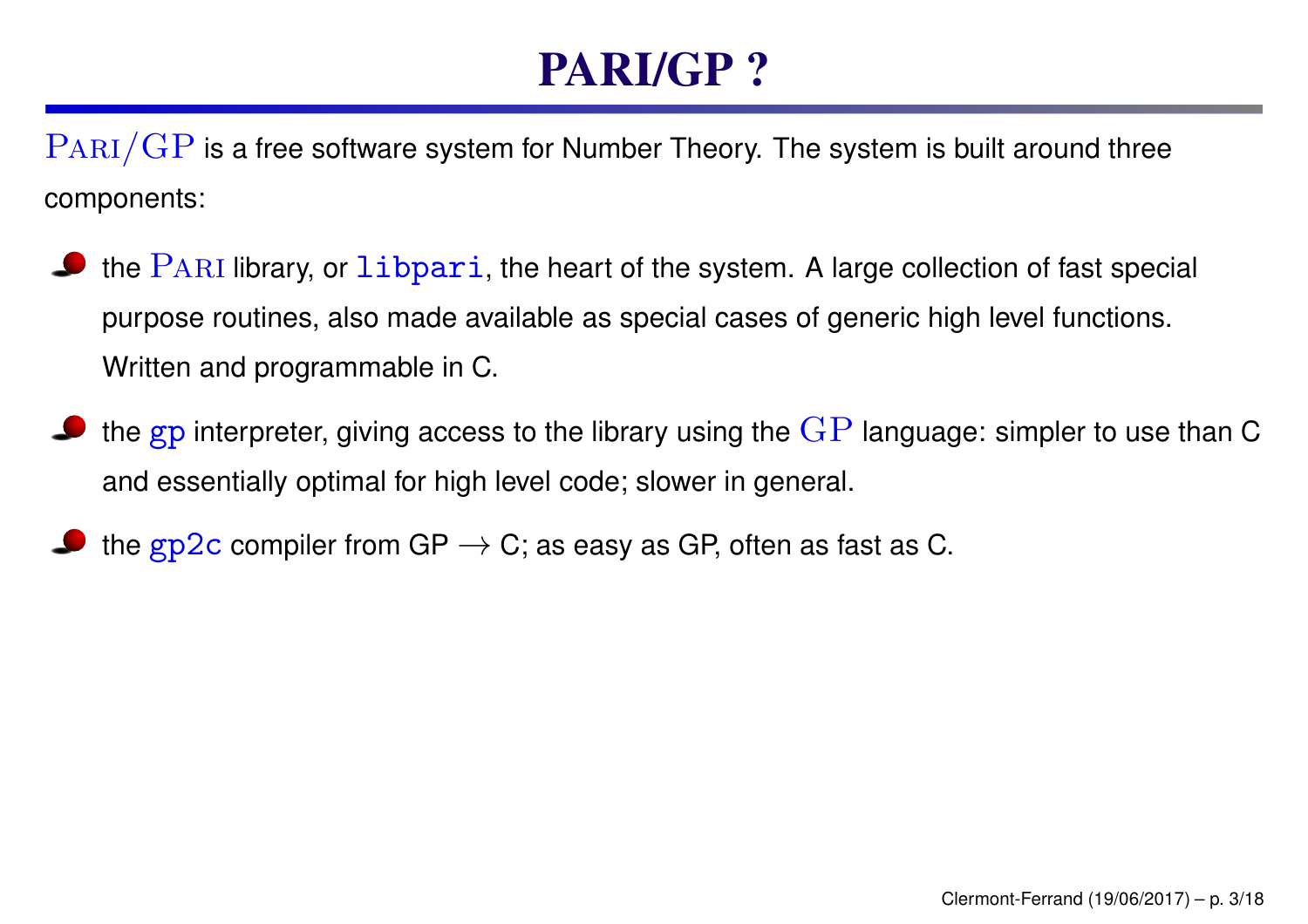#### Where to start ?

Reference cards  $doc/refcard*.dvi:$  more precisely refcard (general reference, 2 pages), refcard-nf (algebraic number theory, 2 pages), refcard-ell (elliptic curves, 1 page), refcard-mf (modular forms, 1 page), refcard-lfun (*L*-functions, <sup>1</sup> page).

- Online help: ??function or ??? keyword
- GP tutorial (doc/tutorial.dvi, <sup>58</sup> pages)
- GP user's manual (doc/users.dvi, 508 pages)
- The  $http://pari.u-bordeaux.fr/ website$ , in particular the FAQ and the Documentation tabs.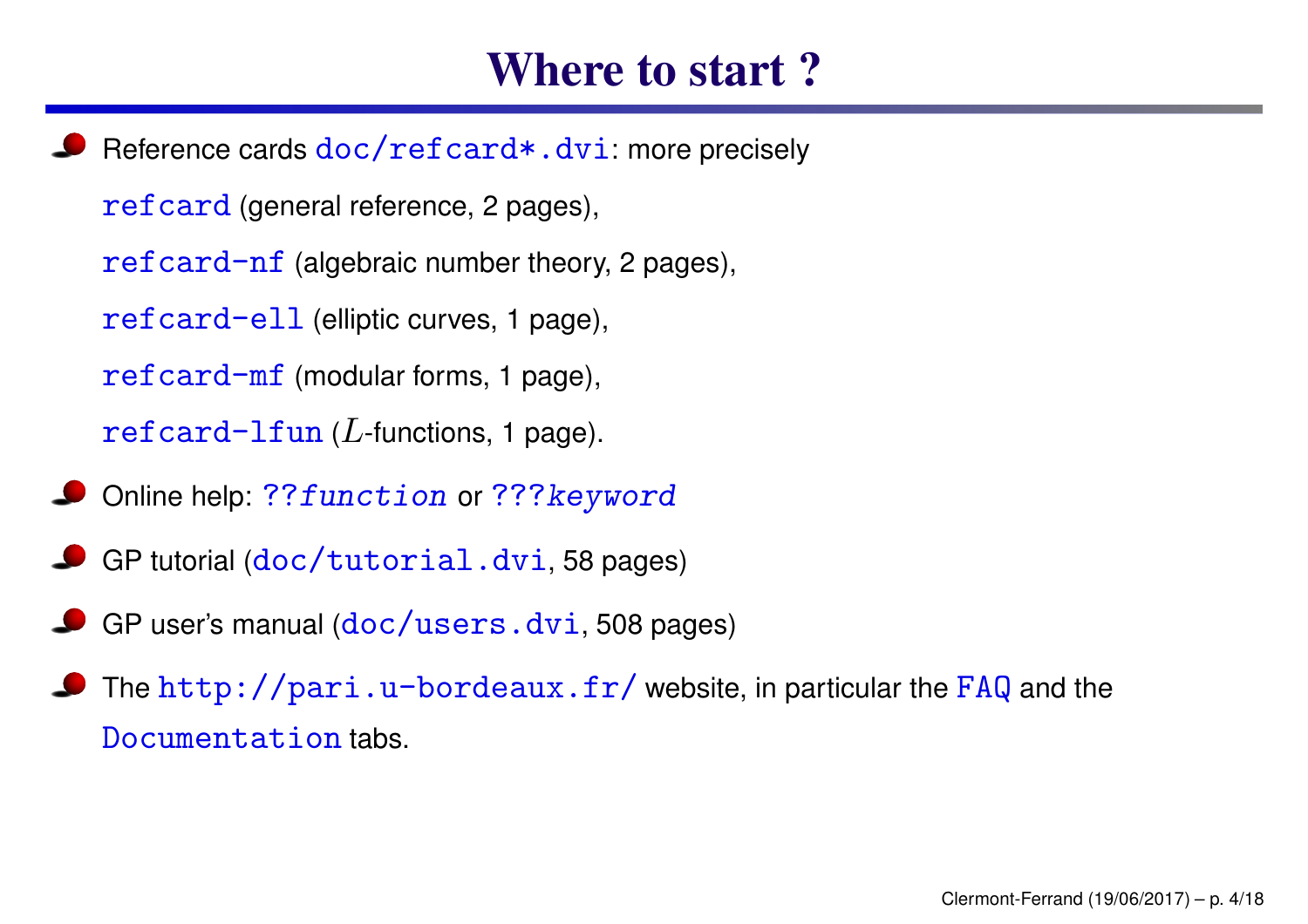### Basics of the gp interpretor (1/2)

- <sup>=</sup> is the assignment operator. The semicolon ; is <sup>a</sup> separator between successive expressions.
- Input is evaluated line by line, as soon as  $\langle$ Return $\rangle$  is pressed *unless* the line ends with a = (middle of an assignment). Multi-line programs are input by surrounding the lines by braces.

```
This defines a user function:
f(x) ={
  my (a = 2*x); \\ local variables
  my (b = a^2);
  return (a + b);
}
```
Comments: everything following  $\setminus \setminus$  to end of line, as well as  $/*$  this text  $*/$ .

Write a sequence of instructions (usually functions) in a file, then  $\sum f_i$   $i \, i$  to read it in.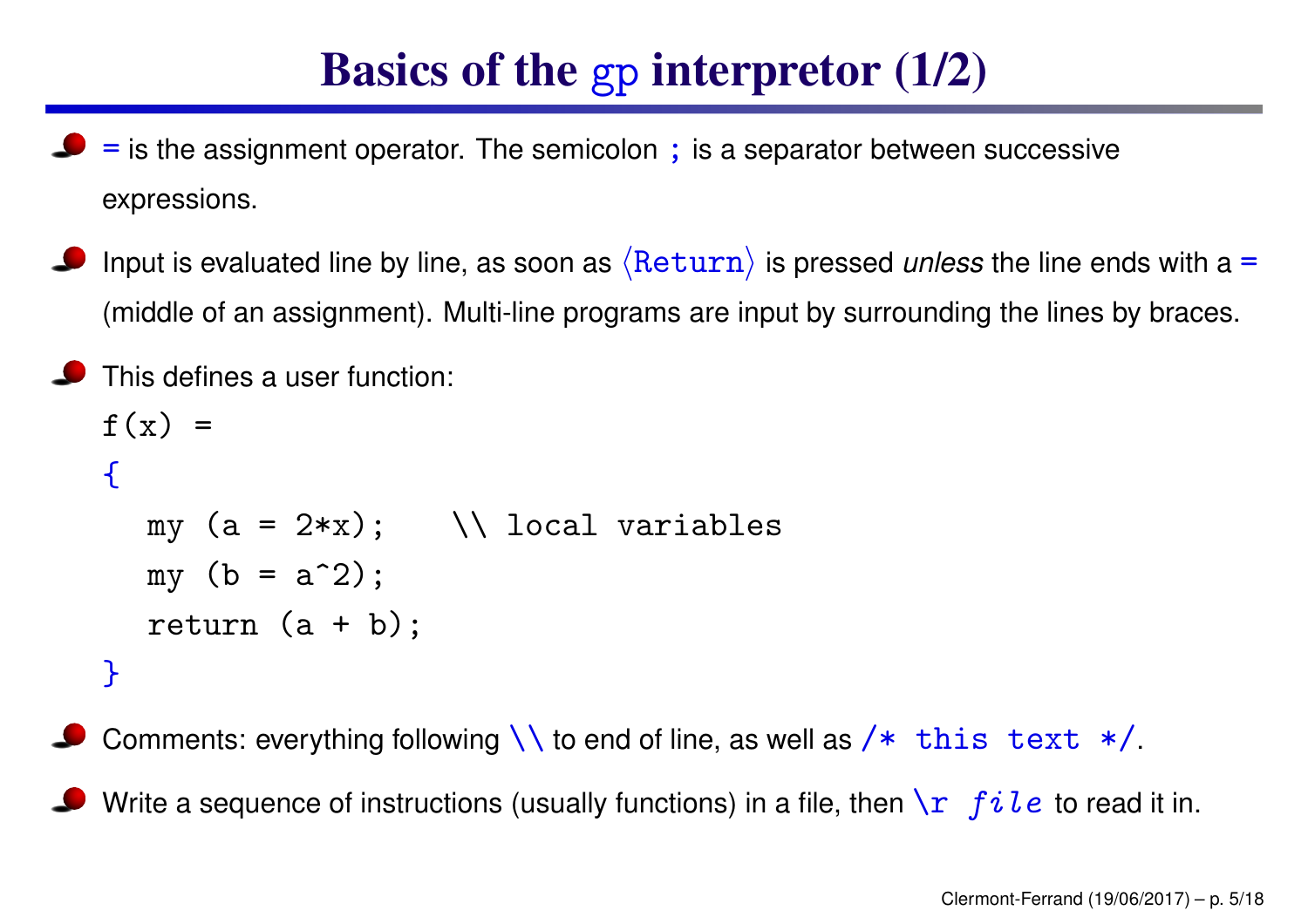### Basics of the gp interpretor (2/2)

An expressions has <sup>a</sup> value (result of the operation), the final result in <sup>a</sup> line is printed *unless* <sup>a</sup> trailing semicolon follows the final expression:

```
? a = 1
\frac{9}{1} = 1? a = 1; \setminus \setminus nothing printed
```
- Successive results are stored in the output history  $\frac{9}{6}1, \frac{9}{6}2, \ldots$
- Successive inputs are stored in the command history, which can be edited (keyboard arrows);  $\langle$ TAB $\rangle$  triggers a contextual completion.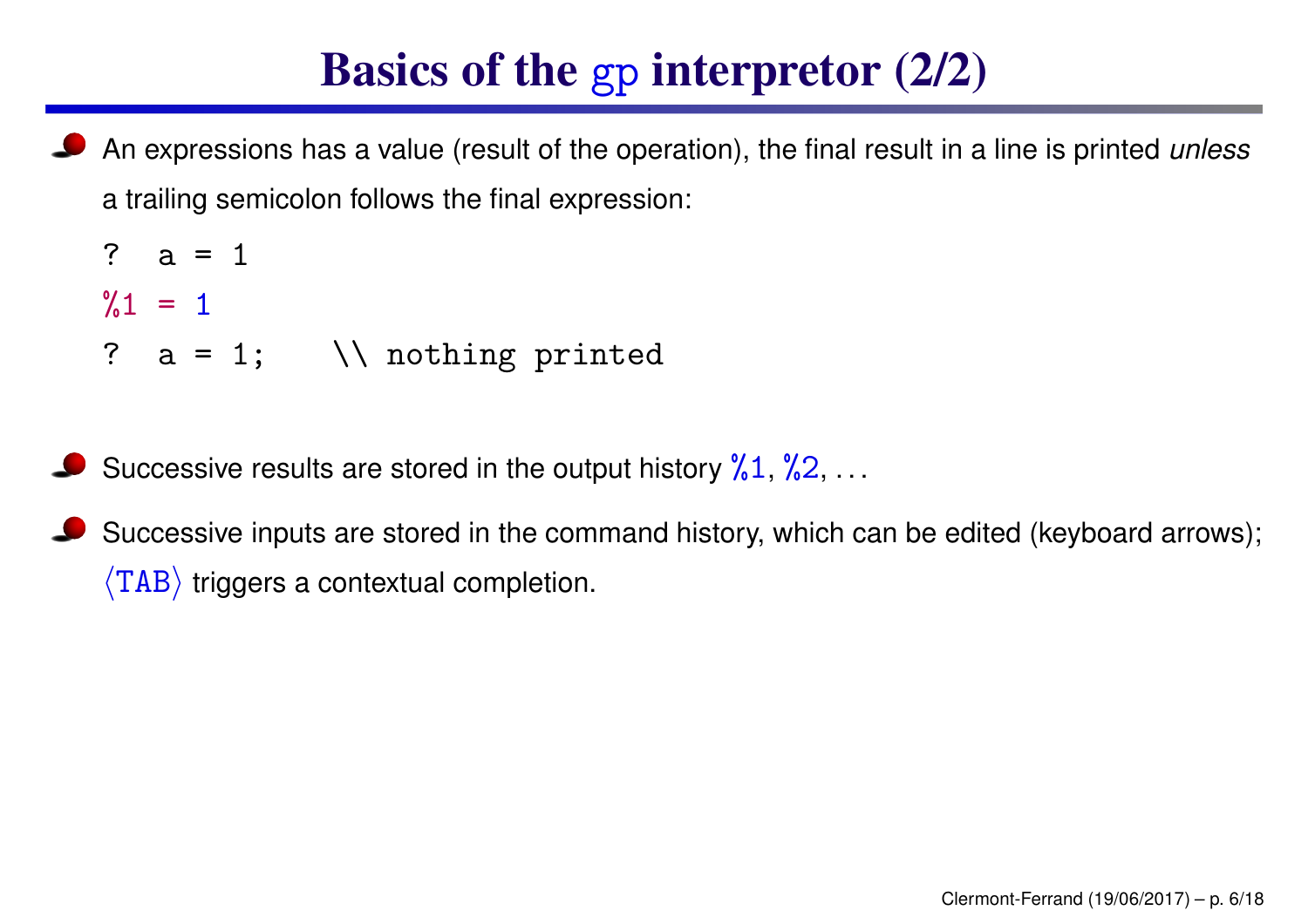# The PARI philosophy (1/4)

Algebraic expressions are input naively and represented exactly:

```
? 1 + 1
%1 = 2? 2 / 6
\frac{9}{2} = 1/3
? (x+1) \hat{(-2)}\frac{9}{3} = \frac{1}{x^2 + 2*x + 1}? Mod(2,5)^3 \\ in
Z
/
5
Z
\%4 = Mod(3, 5)? Mod(x, x^2+x*y+y^2)^3 \qquad \\ in \mathbb{Q}[x,y]/(x^2+xy+y^2)^{\displaystyle 2})\%5 = Mod(y^3, x^2 + y*x + y^2)
```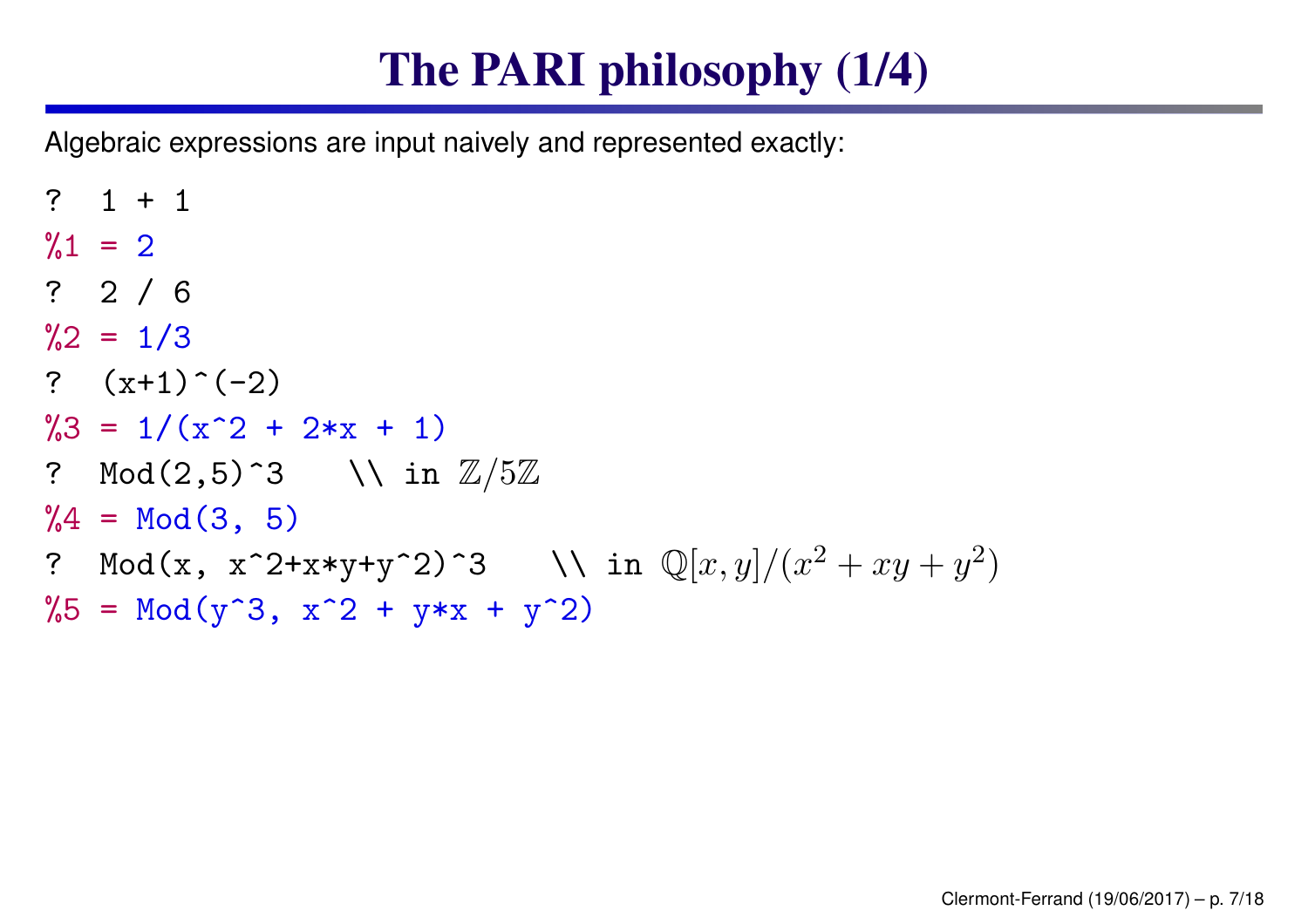# The PARI philosophy (2/4)

Other expressions are approximated numerically or as power series.

- ? Pi
- %1 = 3.1415926535897932384626433832795028842
- ? log(2)
- %2 = 0.69314718055994530941723212145817656807
- ?  $log(1+x)$

 $\%3 = x - 1/2*x^2 + 1/3*x^3 - 1/4*x^4 + 1/5*x^5 - 1/6*x^6$  (...)

In both cases a default accuracy is used ( ${\tt realprecision}$  /  ${\tt realbitprecision}$  or  $\texttt{seriesprecision}$  , which can be changed using  $\setminus {\tt pn}, \: \setminus {\tt psn}, \: {\tt e.g.}$ 

```
? \pb 20
realbitprecision = 20 significant bits (6 decimal digits displayed)
? Pi
\%4 = 3.14159? \ps 3
seriesprecision = 3 significant terms
```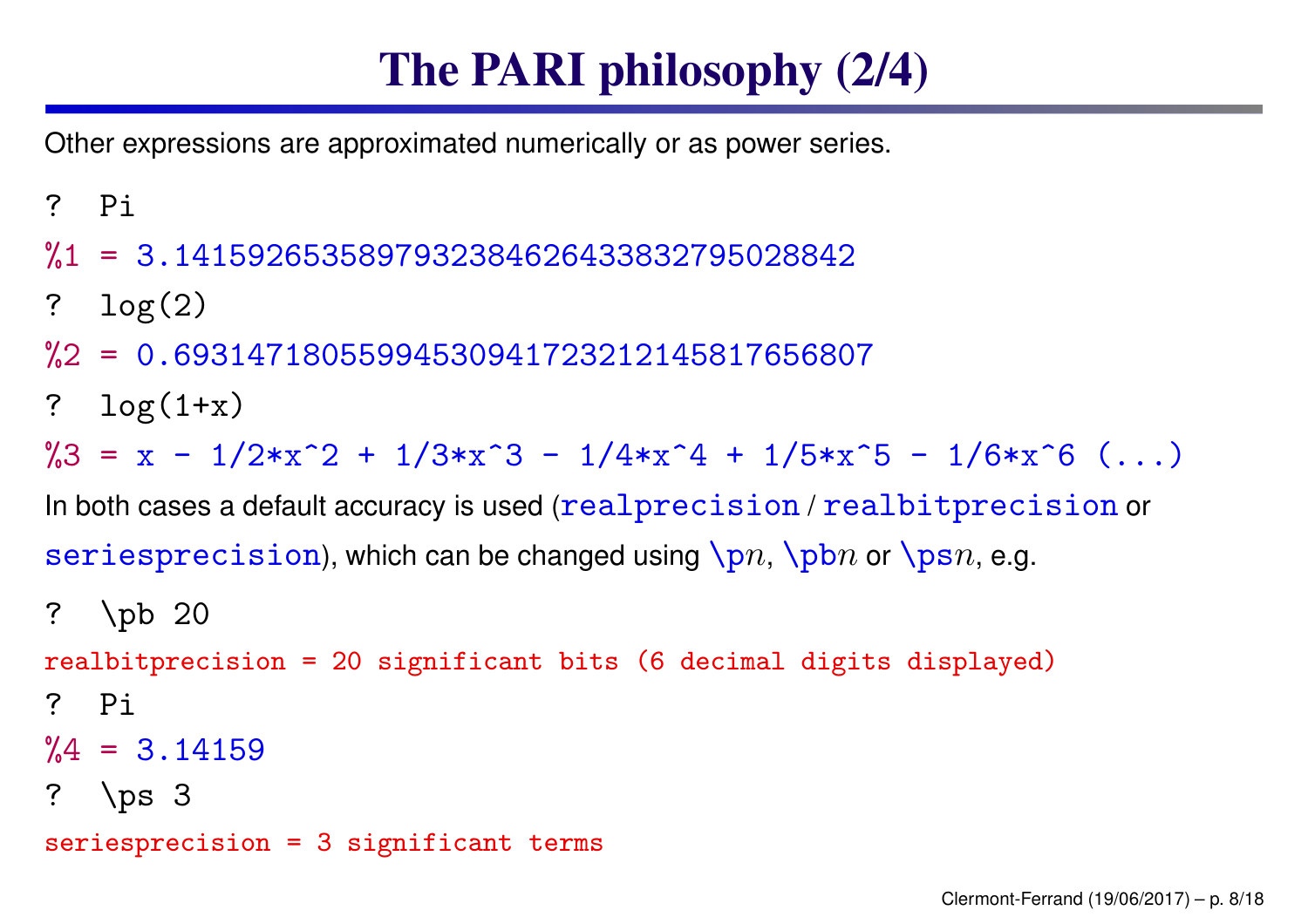# The PARI philosophy (3/4)

"Everything that should make sense actually does." A domain is determined where inputs make sense and computations are performed there:

```
? T = x^2 + 1;
? factor(T) \quad \setminus \setminus \text{ in } \mathbb{Q}[x]\frac{9}{6}7 =\lceil x^2 + 1 \rceil? factor(T * Mod(1,5)) \quad \\ in \mathbb{F}_5[x]\%8 =[Mod(1, 5)*x + Mod(2, 5) 1][Mod(1, 5)*x + Mod(3, 5) 1]? factor(T*(1 + O(5^3))); \\ in
Q
5[x]
? Mod(3,6) + Mod(2,4)%10 = Mod(1, 2)? Mod(1, x) + Mod(1, x+1) \setminus \ in the null ring !
\sqrt[6]{11} = Mod(0, 1)
```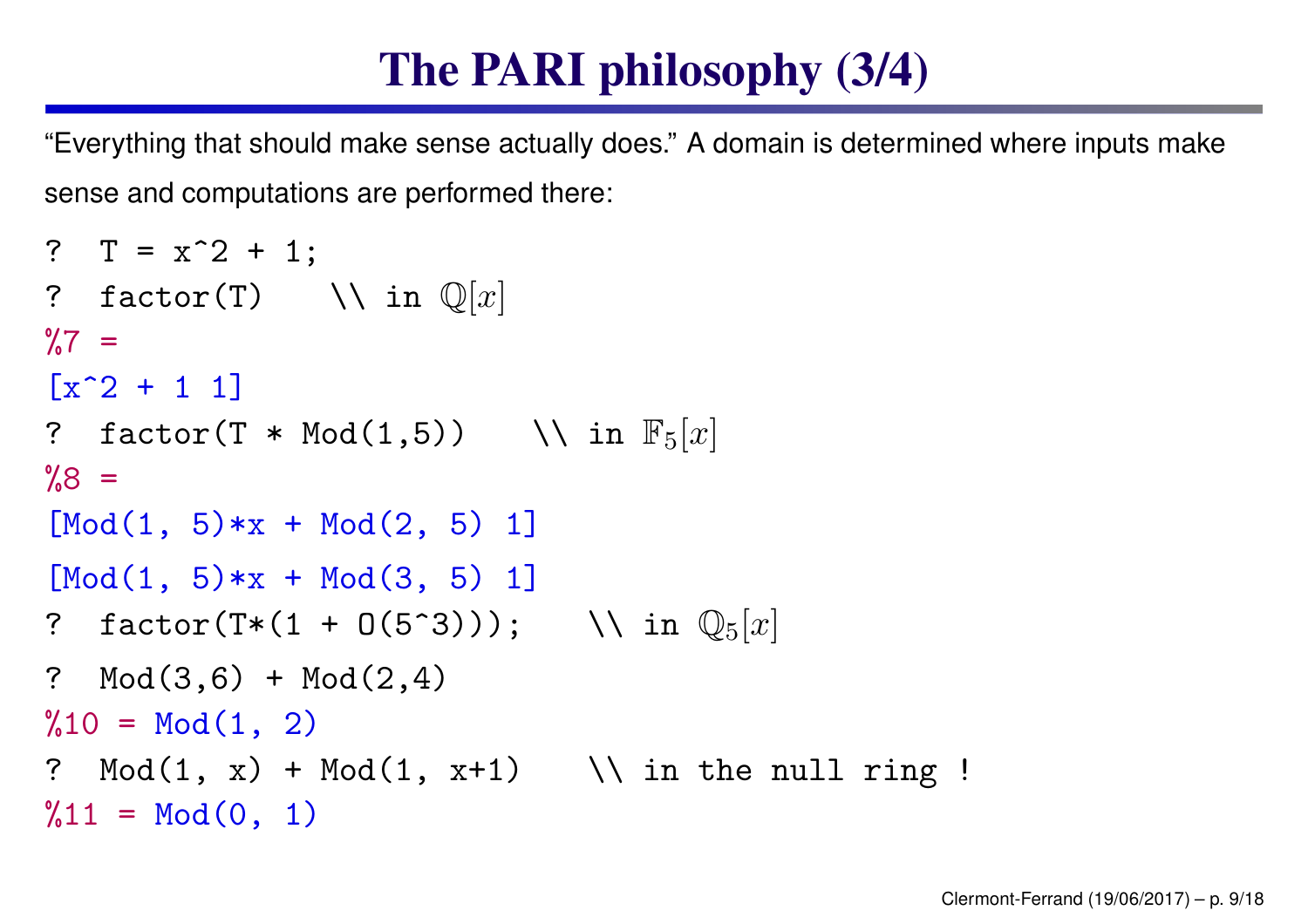### The PARI philosophy (4/4)

Precomputations are useful! Various  $init$  functions are attached to certain mathematical contexts and their result are fed to other routines to specify <sup>a</sup> given context:

- ? <sup>E</sup> = ellinit([1,2]); \\ *E/* Q : *<sup>y</sup>* 2 = *x* 3 + *<sup>x</sup>* + 2 ? elltors(E)  $\sqrt[6]{2} = [4, [4], [1, 2]]$ ? ellmul(E, [1,2], 2)  $\qquad \setminus \ \ [2]P$  on  $E$ ,  $P=[1,2]$  $\%3 = [-1, 0]$
- ? K =  $\texttt{nfinit}(y^2 + 23)$ ;  $\qquad \setminus \mathbb{Q}(\sqrt{-23})$ , basic invariants ?  $\,$  <code>idealfactor(K,2)  $\,$  <code>\\ factor  $2\mathbb{Z}_K$ </code></code>
- ?  $K = \text{bnfinite}(K)$ ;  $\setminus \setminus$  same field, deeper invariants
- ? K. $cl$ gp  $\quad$  \\ the class group of  $K$  is cyclic of order  $3$  $\%7 = [3, [3], [2, 0; 0, 1]]$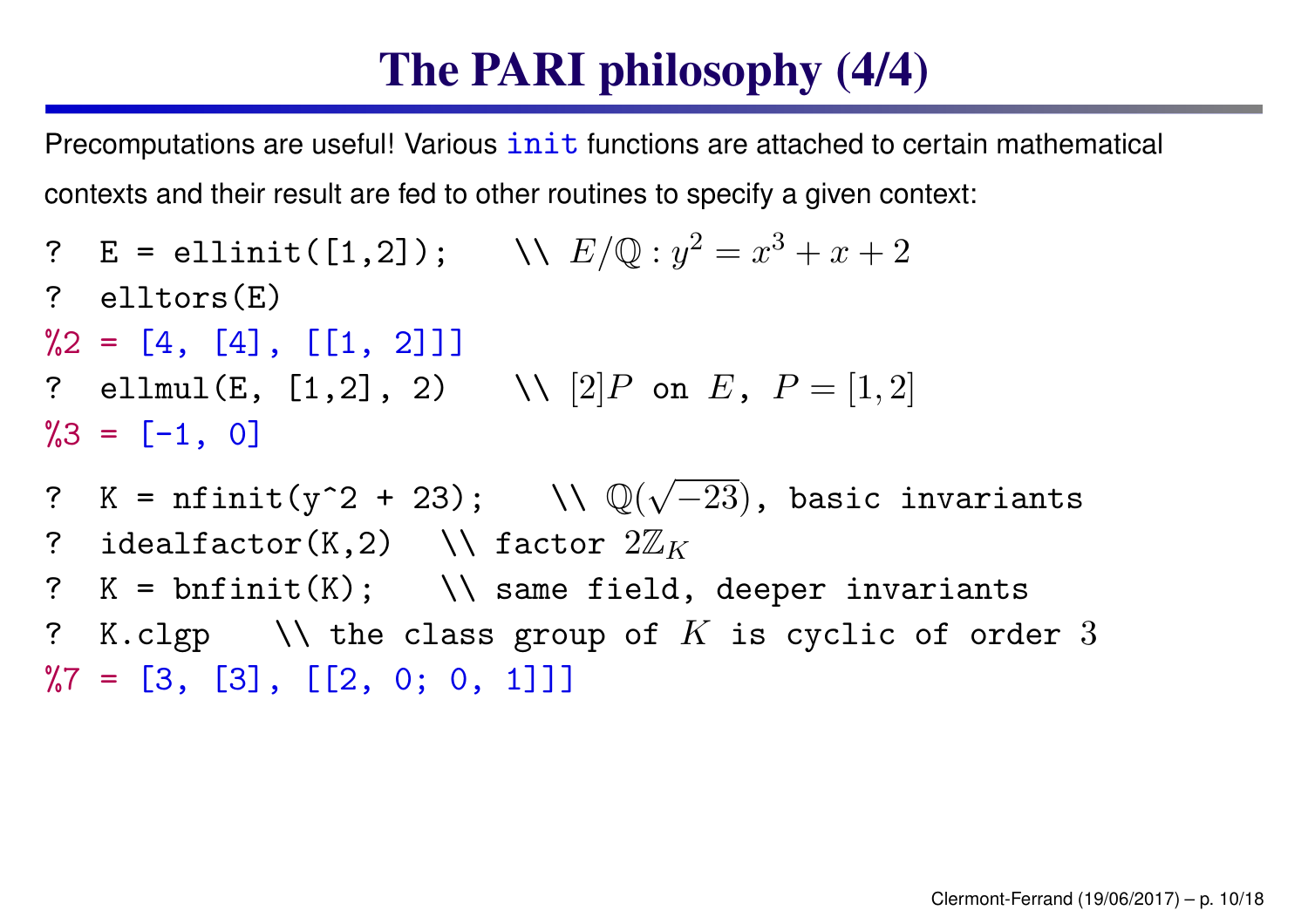#### The PARI philosophy (4/4)

? L = lfuninit(1, [100]); \\ Riemann *ζ* at 1 */*<sup>2</sup> <sup>+</sup> *it*, |*t*| *<sup>&</sup>lt;* <sup>100</sup> ? lfunzeros(L,30)

 $\%8 = [14.134..., 21.022..., 25.010...]$ 

? A = alginit(nfinit(y), [-1,-1]); \\ quaternion alg.  $(-1,-1)_\mathbb{Q}$ ? algiscommutative(A)

 $%10 = 0$ 

See also galoisinit (Galois groups), nfmodprinit ( $\mathbb{Z}_K \to \mathbb{Z}_K/\mathfrak{p}$ ), rnfinit ( $K\subset L$ ),  ${\tt thueinit}$  ( $P(x,y)=a$ ),  ${\tt rnfisnorminit}$  ( $N_{L/K}(x)=a$ ),  ${\tt qfisominit}$  ( $\Lambda \simeq \Lambda'$ ?), intnuminit, sumnuminit. . .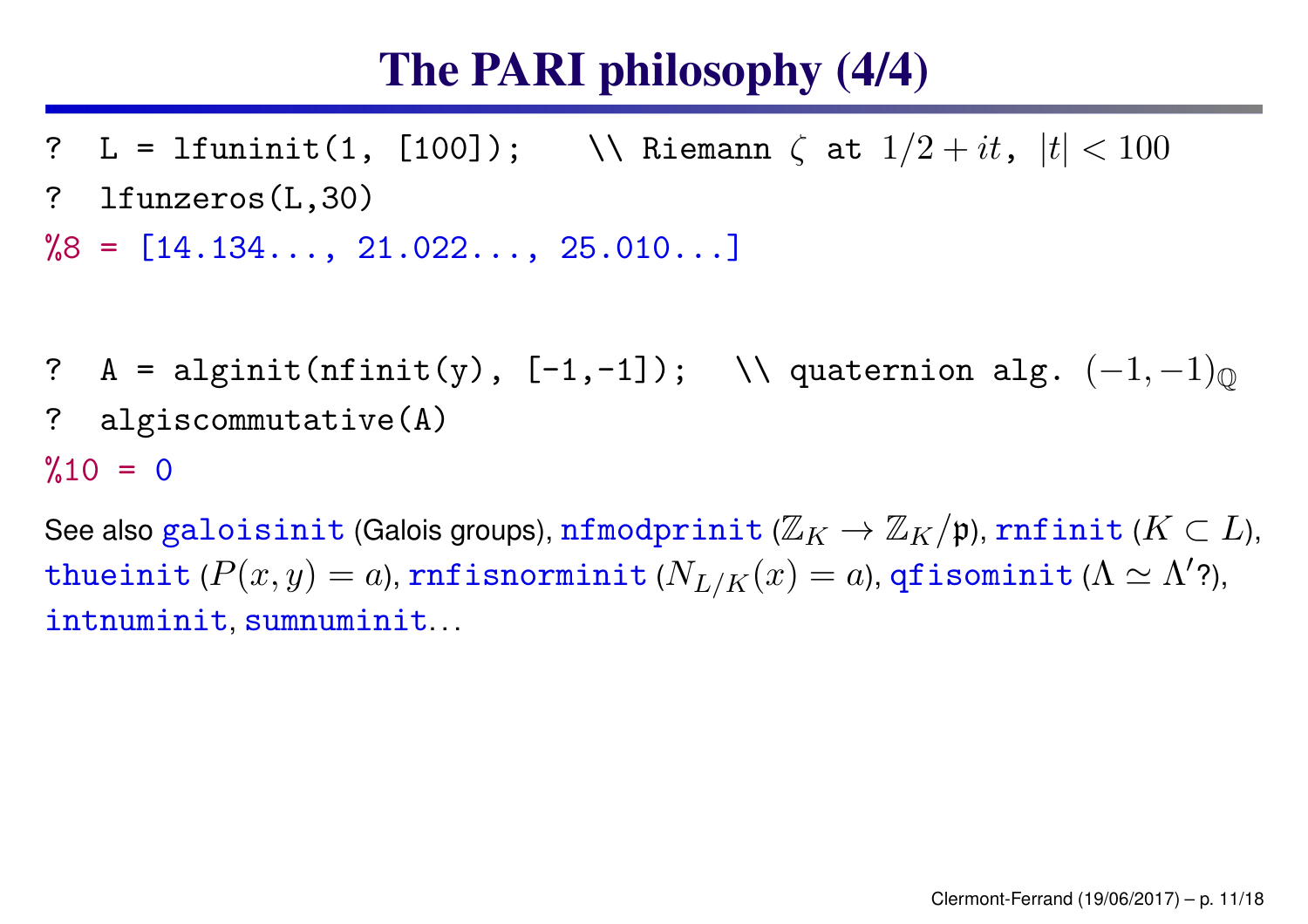#### GP gems (1/3) : Euclid

```
GCD(a, b) = \{while(b, [a,b] = [b, a%b]);
  return (a);
}
/* [d, u] = GCDEXT(a, b): au + by = d; */
GCDEXT
(
a,b) = {
  my(u = 1, v = 0);while(b,
     my([q,r] = \text{divrem}(a,b));[a, b] = [b, r];[u, v] = [v, u-q*v];
  );
  return ([a,u]);
}
```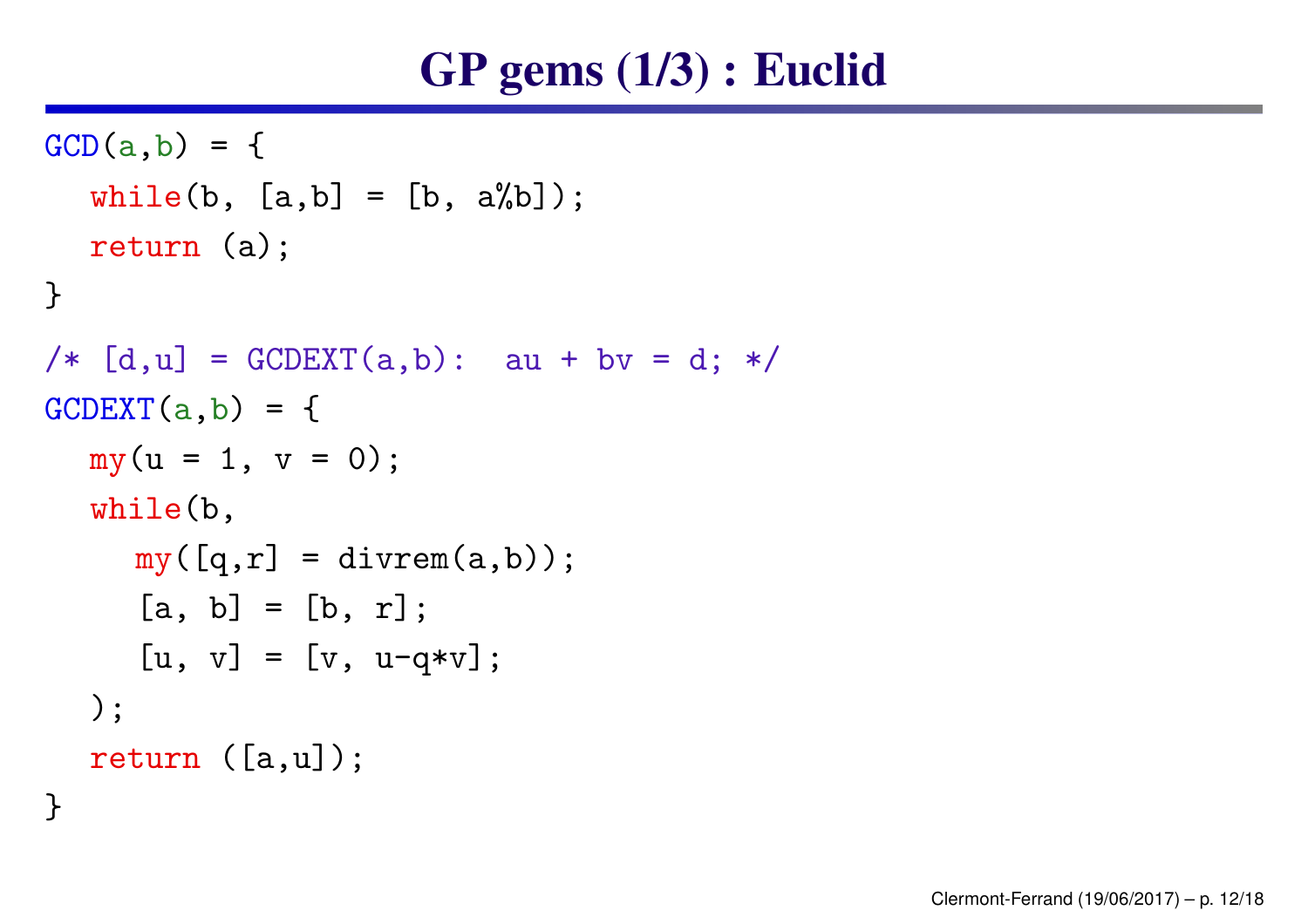#### **GP gems (2/3) : determinant in**  $M_n(\mathbb{Z})$  **via CRT**

We must compute  $\det \overline{M} \pmod{p}$  for primes  $p \leqslant x,$  such that

$$
\prod_{p\leqslant x}p>2B, \quad \text{where } B=\texttt{Hadamard}(M):=\prod_i \|M_i\|_2.
$$

Theorem (Rosser-Schoenfeld, weak version).

$$
\sum_{p \leqslant x} \ln p > 0.84 \cdot x, \quad \text{for } x > 100.
$$

```
Hadamard
(
M) = sqrt( prod(i=1, #M, norml2(M[,i])) );
detZ
(
M) = {
  my (v, B = 2*Hadamard(M), x = max(100, log(B) / 0.84));v = [ matdet(M * Mod(1,p)) | p <- primes([2, x]) ];
  centerlift( chinese(v) );
}
```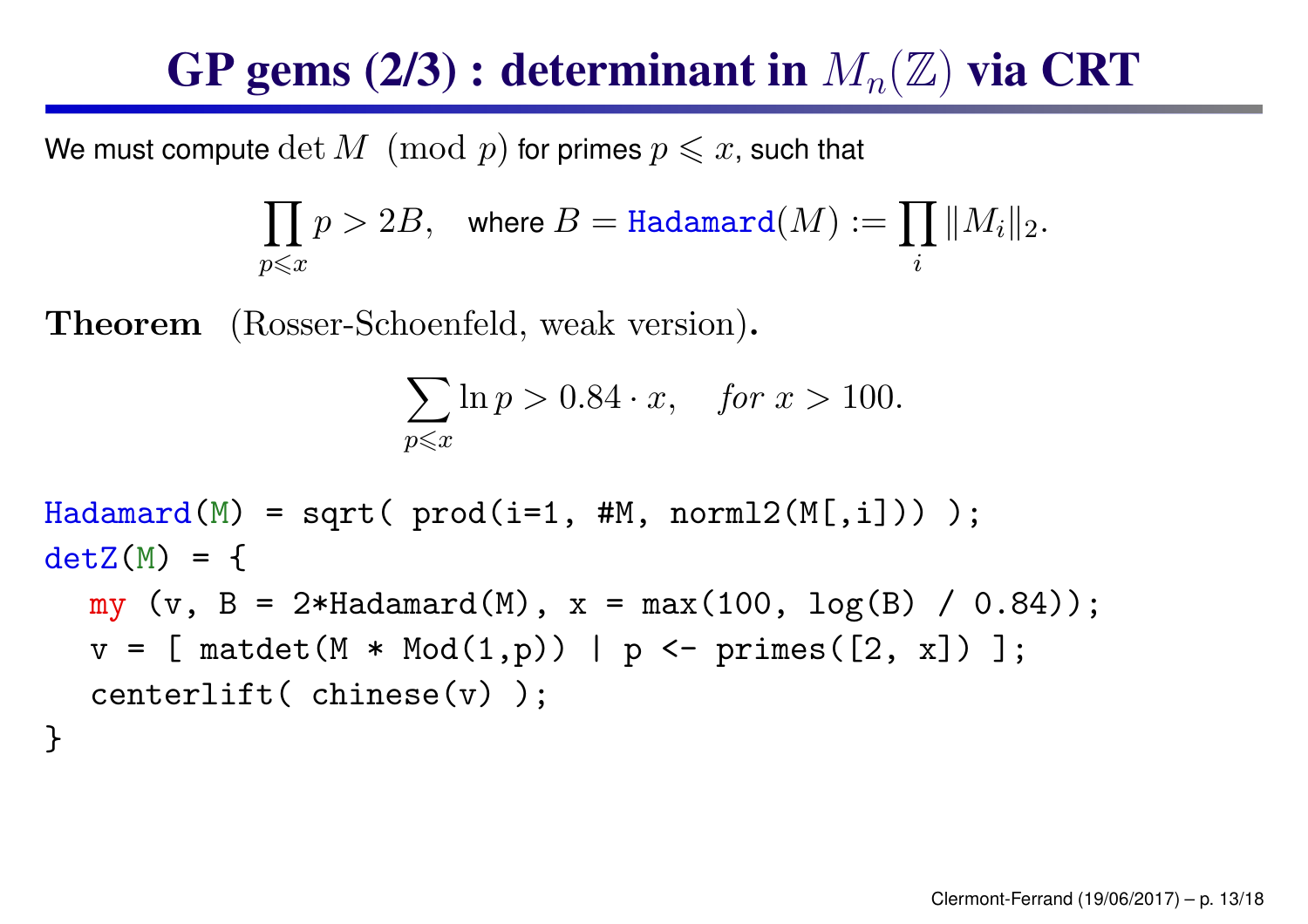## GP gems (2/3) : modular determinant, continued

```
Without Rosser-Schoenfeld estimate, using an infinite loop over primes:
detZ2
(
M) = {
  my (p, q = 1.0, B = 2*Hadamard(M), v = List());
  forprime(p = 2, +\infty),
     listput(v, matdet(M * Mod(1,p)));
     q *= p; if (q > B, break);
  );
  centerlift( chinese(v) );
```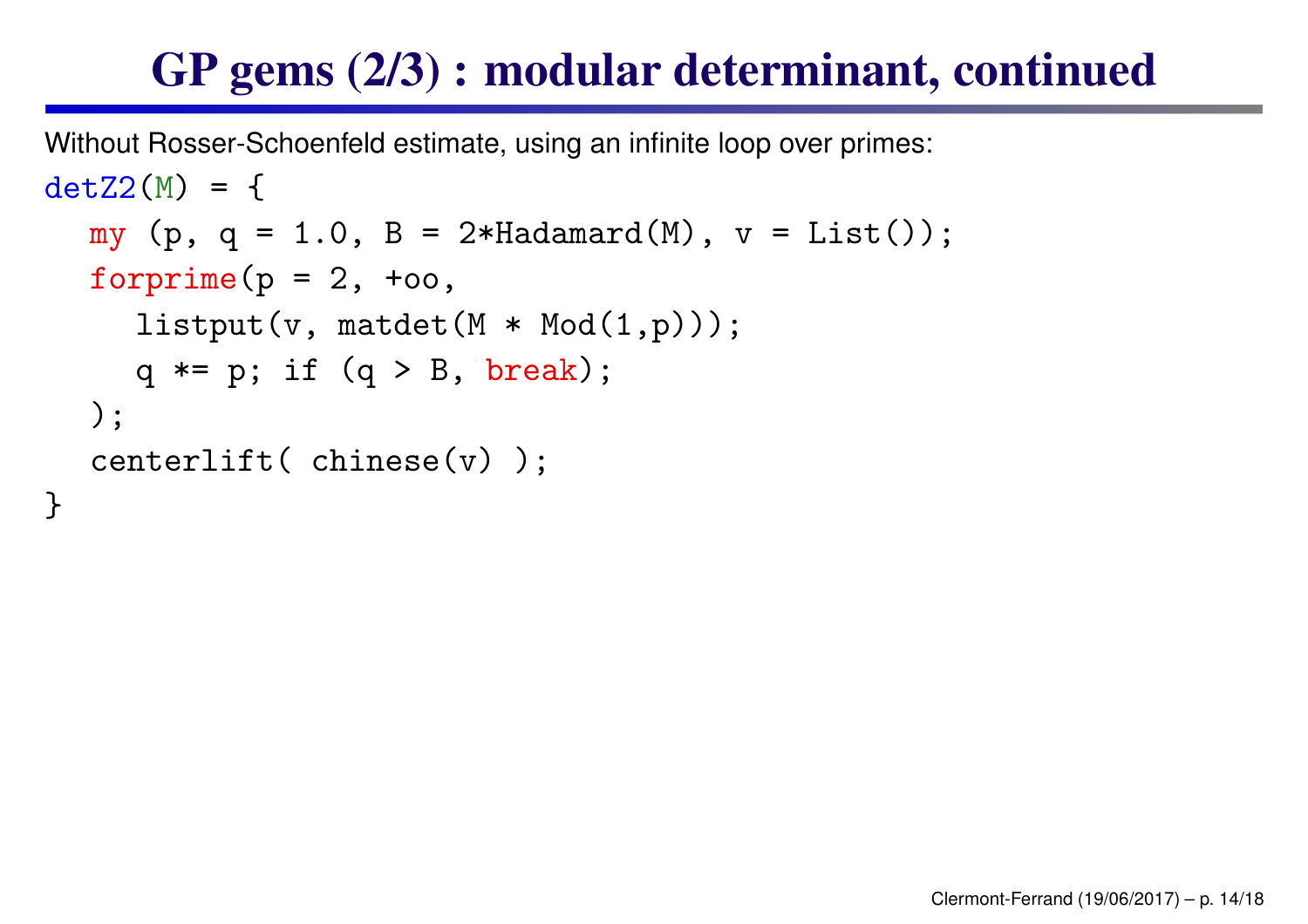# GP gems(3/3), partial squarefree factorization over  $\mathbb{F}_q[X]$

If  $T\in\mathbb{F}_q[X]$  factors into irreducibles as  $T=\prod_i T_i^{e_i}$  and

$$
u = \gcd(T, T'), \quad v = T/u, \quad w = u/\gcd(u, v^{\deg T})
$$

then

$$
v = \prod_{i \colon p \nmid e_i} T_i \quad \text{ and } \qquad w = \prod_{i \colon p \mid e_i} T_i^{e_i} = W(X^p).
$$

$$
vW(F, T) = \{ \nmy(p = F.p, q = p^{(F,f)}, n = p^{(F,f)}); \nmy(u,v,w,w,x = variable(T));
$$
\n
$$
u = gcd(T,T'); v = T/u; w = u / gcd(u, lift(Mod(v,u)^n));
$$
\n
$$
W = apply(a->a^{(q/p)}, substopl(w, X^{p}, X));
$$
\n
$$
F = tfgen(5^{7}, 't); \n\lambda = generator for F_{57}
$$
\n
$$
T = random(F*x^{10} * random(F*x^{10})^{5};
$$
\n
$$
[v, W] = vW(F, T)
$$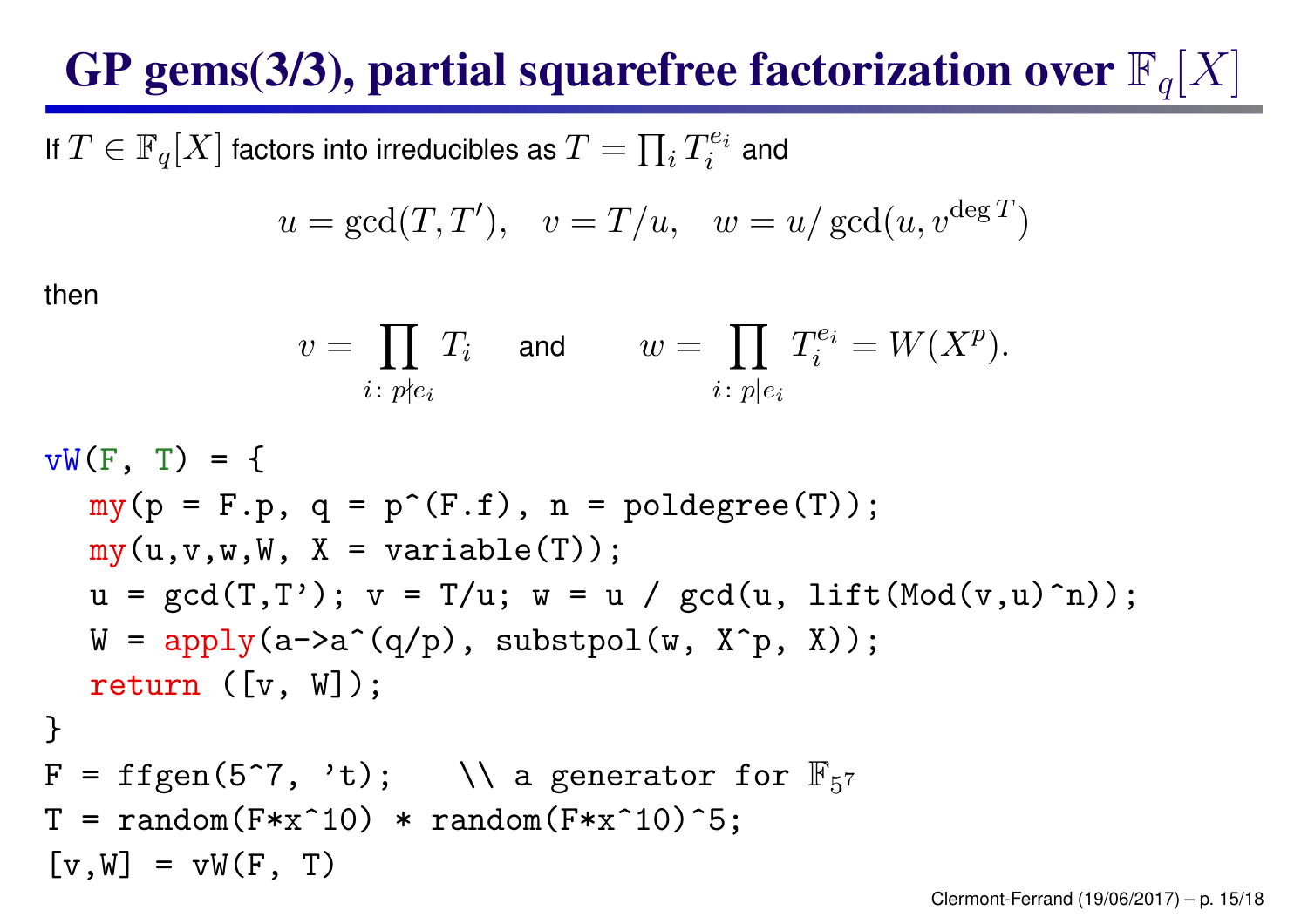#### Control structures (1/3)

This program computes

$$
R(x) = \left(\zeta(2) \sum_{a \leqslant \sqrt{x}} \mu(a) \left\lfloor x/a^2 \right\rfloor - x\right) x^{(-2/5)} = O(1)
$$
 under GRH.

```
R(x) = \{my(s);
  s = zeta(2) * sum(a=1, sqrt(x), moebius(a)*(x'a^2));(s - x) / x^0.4;}
? R(10^{\circ}7)time = 3 ms.%1 = 0.052092560787004188970344062406837190410
? R(10^12)time = 832 ms.
%2 = 0.010948893958117048274619354741759352927
? R(10^15);
time = 51,805 ms.<br>Clermont-Ferrand (19/06/2017) – p. 16/18
```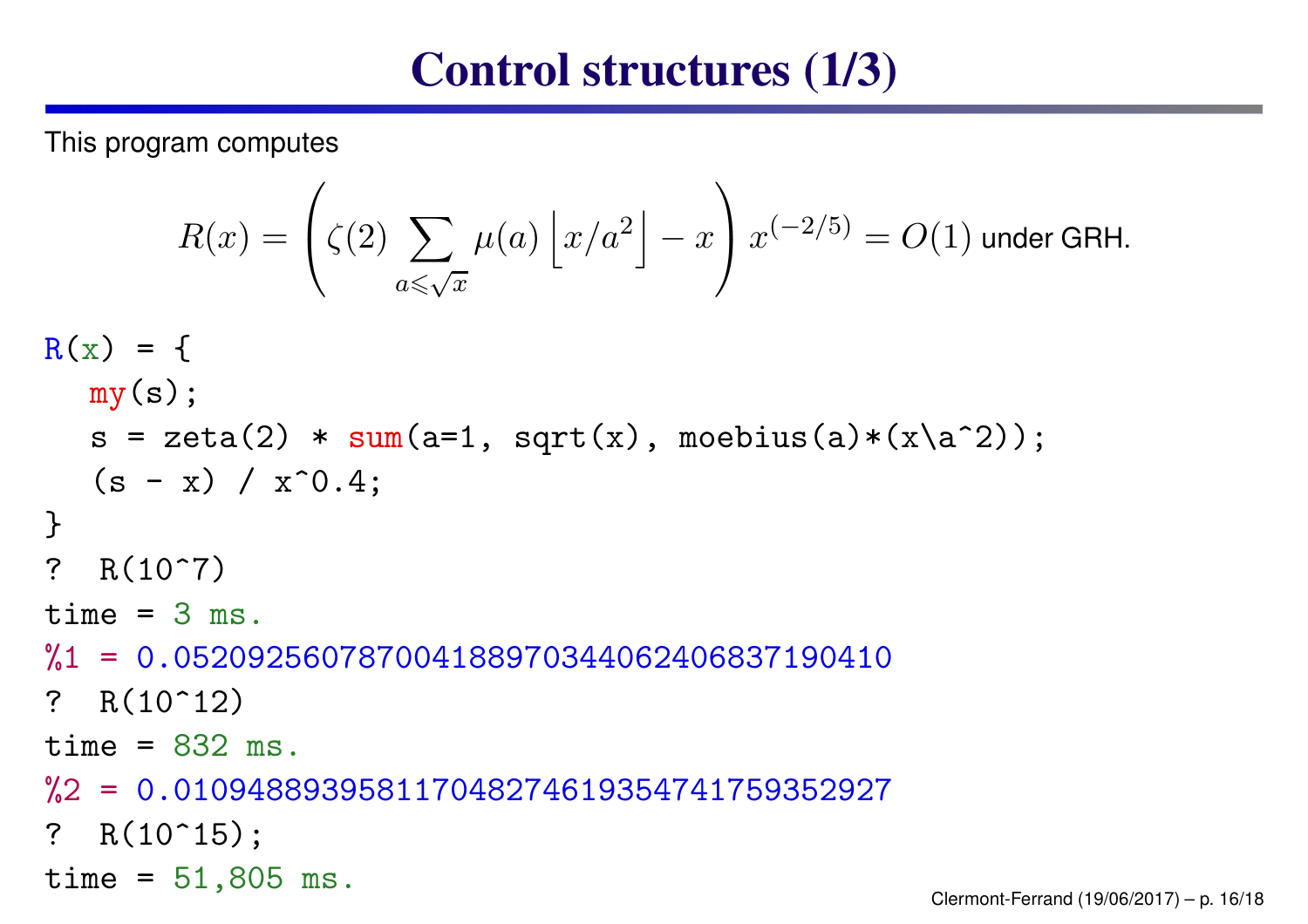### Control structures (2/3)

```
Another version, using the fact that multiplicative functions such as moebius also accepts inputs
of the form [\mathtt{a},\mathtt{factor}(\mathtt{a})] instead of a plain integer \mathtt{a}:
S(x) = \{my(s = 0);for factored(N = 1, floor(sqrt(x)),my(a = N[1]);s += moebius(N)*(x\a^2));
   (zeta(2)*s - x) / x^0.4}
? S(10^{\circ}7);time = 7 ms.? S(10^12);
time = 984 ms.
? S(10^15);
time = 35,903 ms.
```